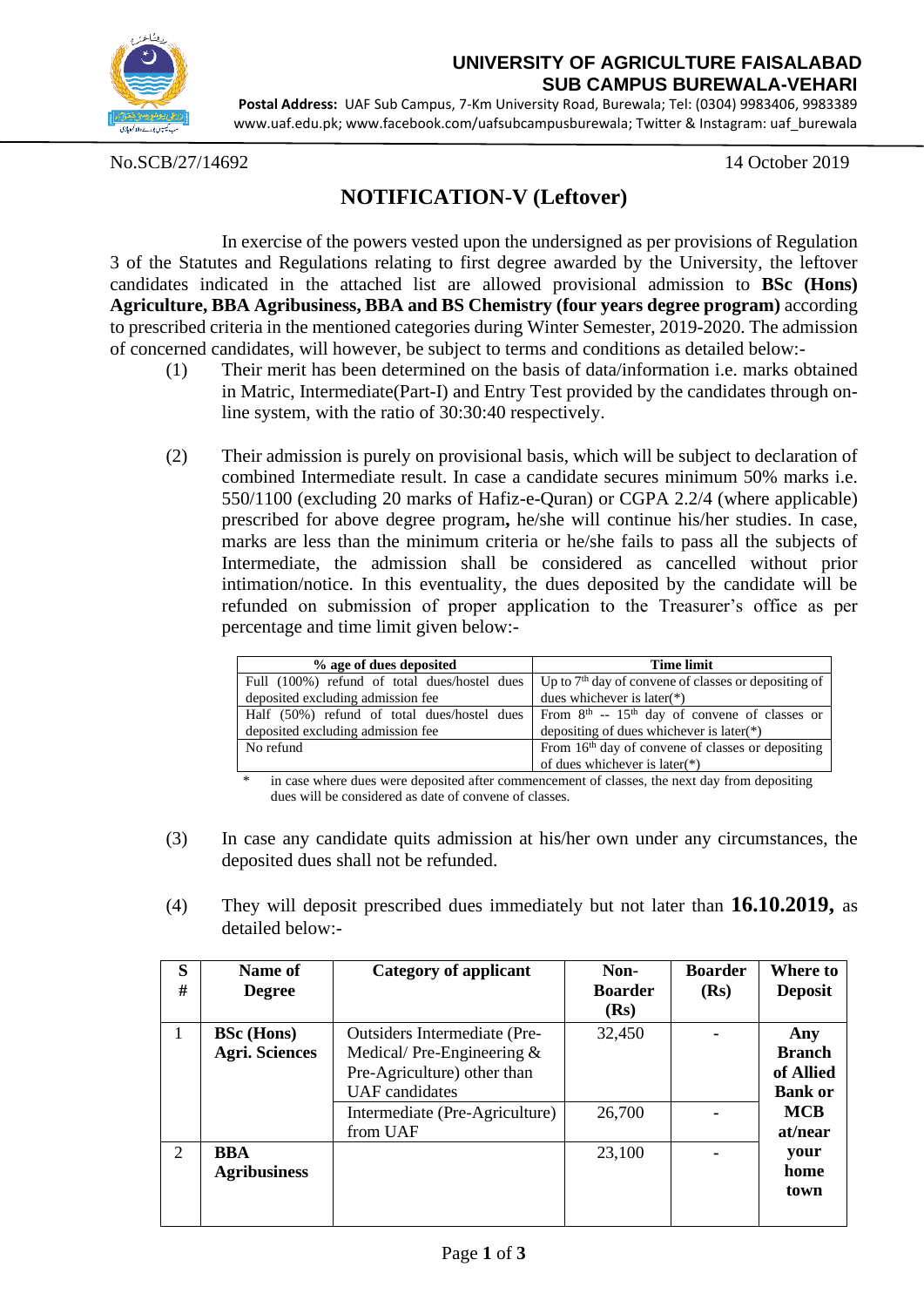| ت | <b>BBA</b>          | 46,750 |                          |  |
|---|---------------------|--------|--------------------------|--|
|   | <b>BS Chemistry</b> | 45,000 | $\overline{\phantom{0}}$ |  |

(5) The admitted candidates should submit fee voucher, UG-I form and registration form electronically after following the steps as detailed below:-

- a. download voucher of requisite fee prescribed for Boarder or Non boarder separately from University website [www.uaf.edu.pk.](http://www.uaf.edu.pk/)  $\rightarrow$  Admission  $\rightarrow$ undergraduate. **Deposit fee at home town in any designated Bank Branch through online TBD account and avoid carrying cash to Campus for safety reasons**.
- b. after depositing dues, download courses enlistment form(UG-I) prescribed for above degree as well as University Registration form(E-2) from website and complete the same in all respects. Hard copies of fee challan, UG-I and Registration Form(E-2) are also available in Office of the undersigned.
- c. hard copy of fee voucher, UG-I and E-2 form complete in all respect and **attested** copies of following educational documents be submitted by hand as a pre-requisite for completion of admission/enrolment formalities. These documents should reach in Office of the undersigned **not later than 16.10.2019,** failing which the provisional admission shall be cancelled without any further notice/information:-
	- (i) Five latest colored photographs of 1.5 x 2" size with light blue background.
	- (ii) Four copies of Matric Certificate or detail marks indicating date of birth. If DMC has been submitted due to non-issuance of Matric Certificate, the applicant should have to submit the same within one year from admission for completion of record, failing which he/she shall not be allowed to continue studies.
	- (iii) Two copies of character certificate issued by the Headmaster/ Headmistress/Head of Institution last attended at Matric level.
	- (iv) Four copies of Intermediate(Part-I)/equivalent certificate or detail marks. It should be noted that downloaded detail marks/result card, is not acceptable.

Such candidates are required to submit combined Intermediate result card(Part-I &II) along with character certificate issued by the Institution last attended in this office **within one month** after declaration of result, failing which they will not be allowed to sit in the classes and appear in mid-term examination.

- (v) declaration for studies and undertaking for desisting of Politics on separate judicial papers worth Rs. 200/- each as per specimen displayed on the Notice Boards and available on website.
- (vi) submission of medical fitness certificate on the prescribed format available on website issued by the Medical Officer of a Government Hospital, MBBS Practitioner (Registered with PMDC) or Medical Officer(s) of University **within one month** after issuance of notification.

## (6) **It should be noted that:-**

(i) after depositing dues/completion of enrolment formalities in a specific degree program, if any candidate desires to change degree (where he/she was selected provisionally but did not deposit dues/ complete